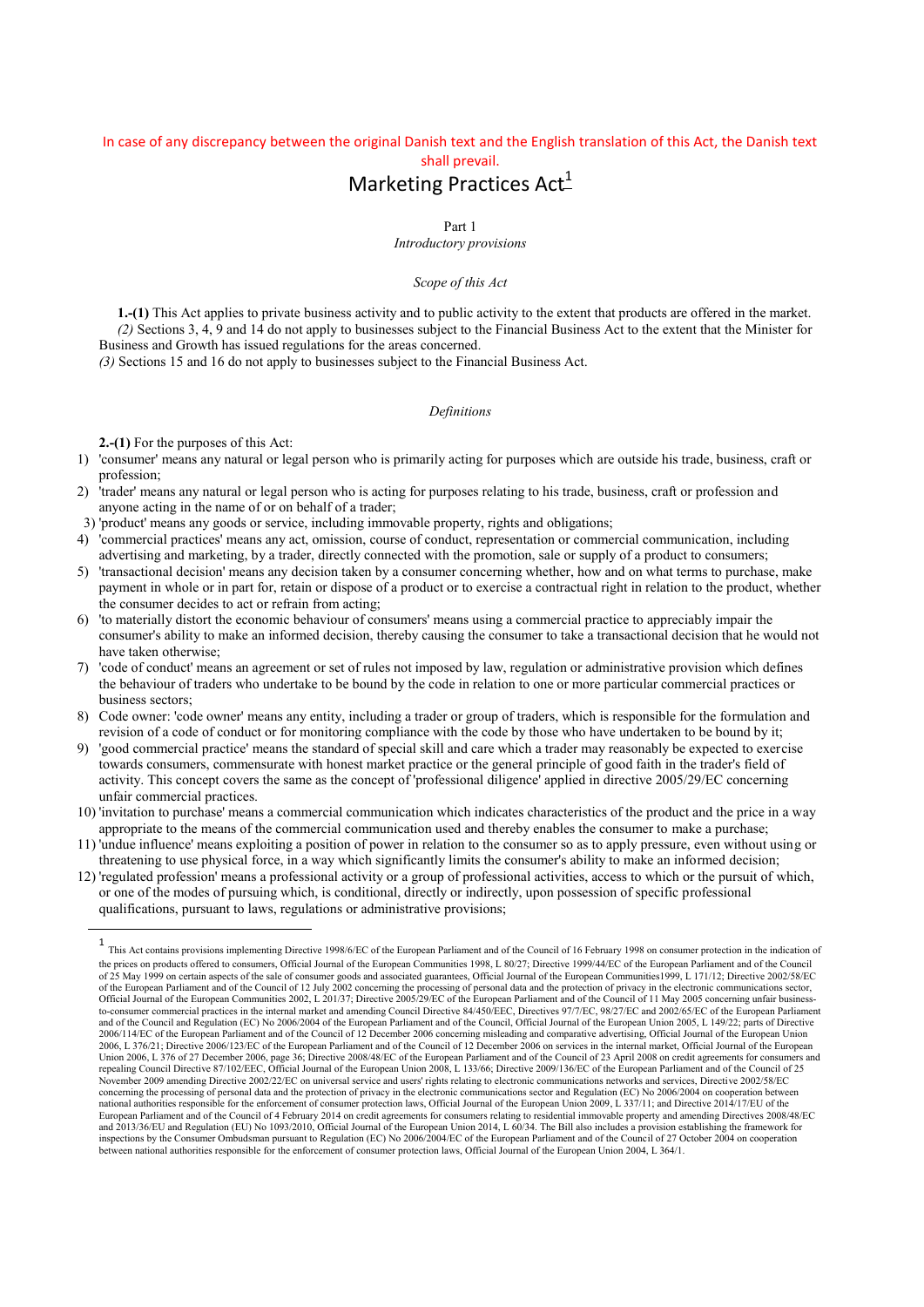13) 'fee' means a payment for a specific service, function or benefit which is linked to the purchase of a product and which is not of the nature of a payment for an independent service;

14) 'consent' means any freely given specific and informed indication of the user's wishes;

15) 'electronic mail' means any text, voice, sound or image message sent over a public communications network which can be stored in the network or in the recipient's terminal equipment until it is collected by the recipient.

### *Good marketing practice*

**3.-(1)** Traders shall exercise good marketing practice with reference to consumers, other traders and public interests, but see subsection (3).

*(2)* Commercial practices directed at children and young people, or where children and young people are particularly vulnerable to the commercial practices in question, shall be designed with specific reference to their natural credulity and lack of experience and critical sense, as a result of which they are readily influenced and easy to impress, but see subsection (3).

*(3)* Where the commercial practices in question affect the consumer's economic interests, Part 2 applies instead of subsections (1) and (2). In the event that the commercial practices in question are at the same time contrary to interests that are not aimed at protecting consumers' economic interests, including taste and decency, health and safety or other interests, or in the event that the commercial practices in question are regulated by contract law, subsections (1) and (2) apply alongside Part 2.

### Part 2

*Business-to-consumer commercial practices*

### *Good commercial practice*

**4.-(1)** A trader shall exercise good commercial practices vis-à-vis consumers.

### *Misleading actions*

**5.-(1)** A trader's commercial practice must not contain false information or in any other way, including overall presentation, deceive or be likely to deceive the average consumer, even if the information is factually correct.

*(2)* 'Misleading' under subsection (1) may be in relation to one or more of the following elements:

1) the existence or nature of the product;

2) the main characteristics of the product;

3) the extent of the trader's commitments, the motives for the commercial practice and the nature of the sales process applied;

4) any statement or symbol with direct or indirect sponsorship or approval of the trader or his products;

5) the price or the manner in which the price is calculated, or the existence of a specific price advantage;

6) the need for a service, part, replacement or repair;

7) the nature, attributes and rights of the trader or his agent;

8) the consumer's rights;

9) the trader's compliance with codes of conduct by which the trader has undertaken to be bound; or

10) confusion with any products, trade marks or distinguishing marks (business identifiers) of a competitor.

### *Misleading omissions, including invitations to purchase and covert advertising*

**6.-(1)** A trader's commercial practice must not be misleading by omitting or hiding material information or by providing material information in an unclear, unintelligible, unambiguous or untimely manner.

*(2)* In case of invitations to purchase, the following information is regarded as material:

1) the main characteristics of the product, to an extent appropriate to the medium and the product;

- 2) the geographical address and the identity of the trader and, where another trader is acting on his behalf, the geographical address and the identity of this trader;
- 3) the arrangements for payment, delivery and performance of the contract, to the extent that these arrangements depart from normal industry practice;
- 4) the trader's method of handling complaints, to the extent it departs from normal industry practice;
- 5) the right of withdrawal, cancellation or return, if the consumer has such a right;
- 6) the price inclusive of VAT and other taxes; and
- 7) any additional freight, delivery or postal charges, to the extent that such charges are imposed.

*(3)* Where the nature of the product means that the price cannot reasonably be calculated in advance, the trader shall state how the price is calculated. Where freight, delivery or postal charges cannot reasonably be calculated in advance, it shall be made clear that such charges may be payable.

*(4)* A trader shall clearly identify the commercial intent of any commercial practice, including advertising. Section 8 applies correspondingly.

*(5)* When assessing whether information has been omitted under subsections (1) and (4), it shall be taken into account whether the trader uses a medium to communicate the information that allows only limited space or time and, if so, which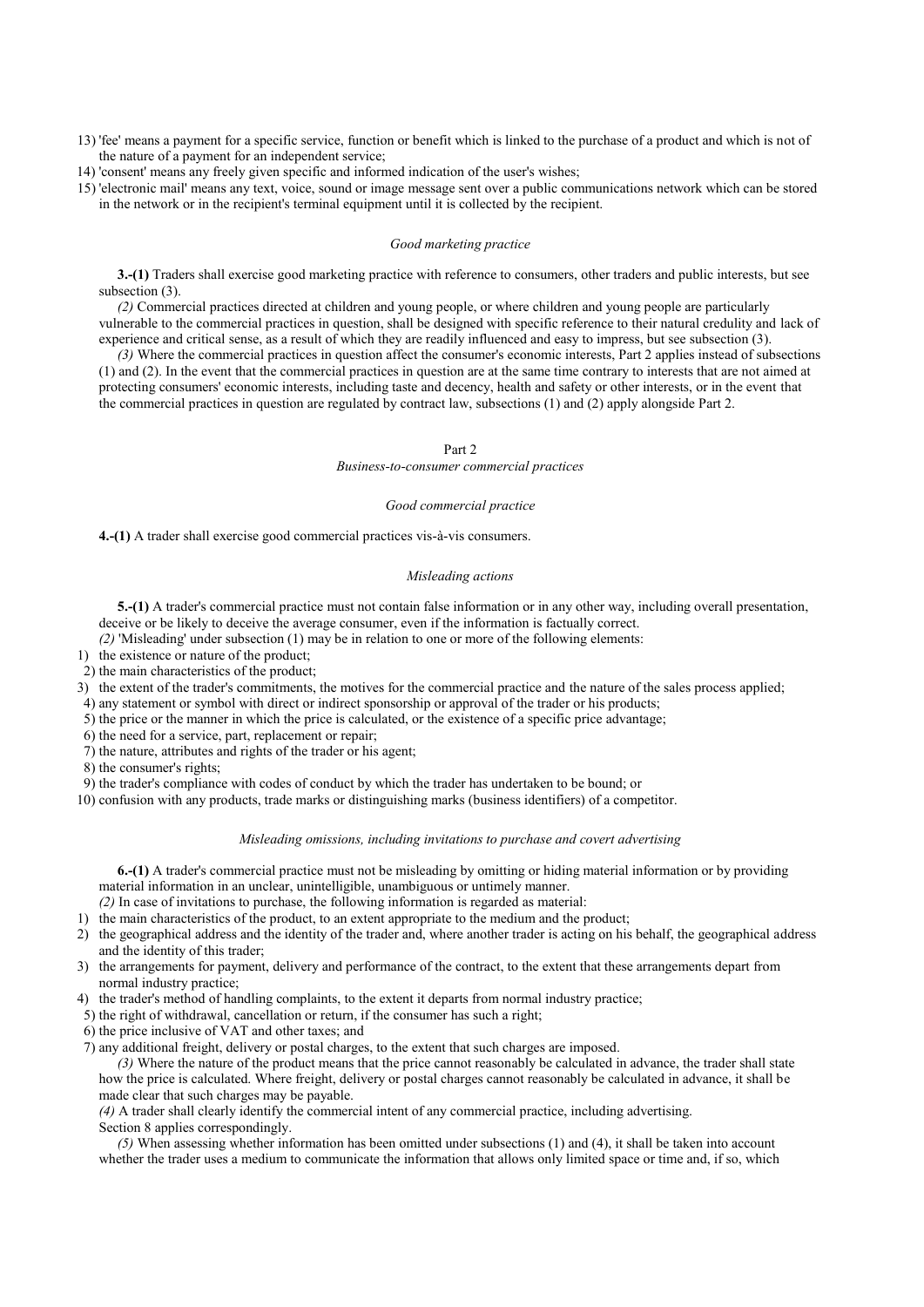measures have been taken by the trader to make the information available to consumers by other means.

### *Aggressive commercial practices*

**7.-(1)** In his commercial practices, a trader must not use harassment, unlawful coercion, force or undue influence that is likely to significantly impair the consumer's freedom of choice with regard to a product.

## *Material distortion of the economic behaviour:*

**8.-(1)** To be in conflict with sections 4-7, the commercial practices must materially distort or be likely to materially distort the economic behaviour of the average consumer, or of the average member of the group when the commercial practices are directed to a particular group of consumers.

*(2)* Commercial practices which are likely to materially distort the economic behaviour only of a clearly identifiable group of consumers who are particularly vulnerable to this practice or the underlying product, including because of their mental or physical infirmity, age or credulity, which the trader could reasonably foresee, shall be assessed from the perspective of the average member of this group.

## *Commercial practices that are always considered misleading or aggressive*

**9.-(1)** Notwithstanding whether or not this is contrary to sections 5-7, a trader must not use the commercial practices listed in Schedule 1.

### Part 3

*Special forms of marketing communication*

### *Unsolicited communication with specific customers*

**10.-(1)** A trader must not approach anyone by means of electronic mail, an automated calling system or a facsimile machine (fax) for the purposes of direct marketing unless the party concerned has given his prior consent. The trader must allow free and easy revocation of consent.

*(2)* Notwithstanding subsection (1), a trader that has received a customer's electronic contact details in connection with the sale of products may market own similar products to that customer by electronic mail, provided that the trader has clearly and distinctly given the customer the opportunity, free of charge and in an easy manner, of declining this both when giving his contact details to the trader and in all subsequent communications.

*(3)* Where a trader approaches anyone by electronic mail for the purposes of direct marketing, the following conditions must be met:

- 1) the marketing communications must be clearly identifiable as such;
- 2) the conditions for sales promotions must be easily accessible and be presented clearly and unambiguously;
- 3) the identity of the sender on whose behalf the marketing communication is made must not be disguised or concealed;
- 4) the recipient must not be encouraged to visit websites where the trader responsible for the website does not comply with the requirements set out in (i)-(iii); and

5) an address must be provided to which the recipient may send a request that communications cease. *(4)* A trader must not approach a specific natural person for the purposes of direct marketing using other means of remote communication than the ones referred to in subsection (1) where

- 1) the person concerned has declined such communications from the trader;
- 2) it may be seen from a list prepared each quarter by the Central Office of Personal Registration (CPR) that the person concerned has declined direct marketing communications; or
- 3) the trader, by consulting the CPR, has become aware that the person concerned has declined direct market communications. *(5)* Subsection (4)(ii) and (iii) does not apply if the person in question has previously requested the communication from the trader.

*(6)* The first time a trader communicates with a specific natural person using other means of remote communication than the ones referred to in subsection (1), the trader shall inform this person clearly and unambiguously of his right to decline direct marketing communications from the trader. Moreover, the trader must always give the person concerned the opportunity of declining such communications, free of charge and in an easy manner.

*(7)* The Minister for Business and Growth may lay down more detailed regulations governing the trader's duty to provide information under subsection (6) and the duty to offer an opportunity to decline communications to a specific natural person using other means of remote communication than the ones referred to in subsection (1).

## *Commercial practices directed at children and young people*

**11.-(1)** Commercial practices directed at children and young people under the age of 18 must not directly or indirectly incite them to violence or other dangerous or inconsiderate behaviour, nor make unwarrantable use of violence, fear or superstition in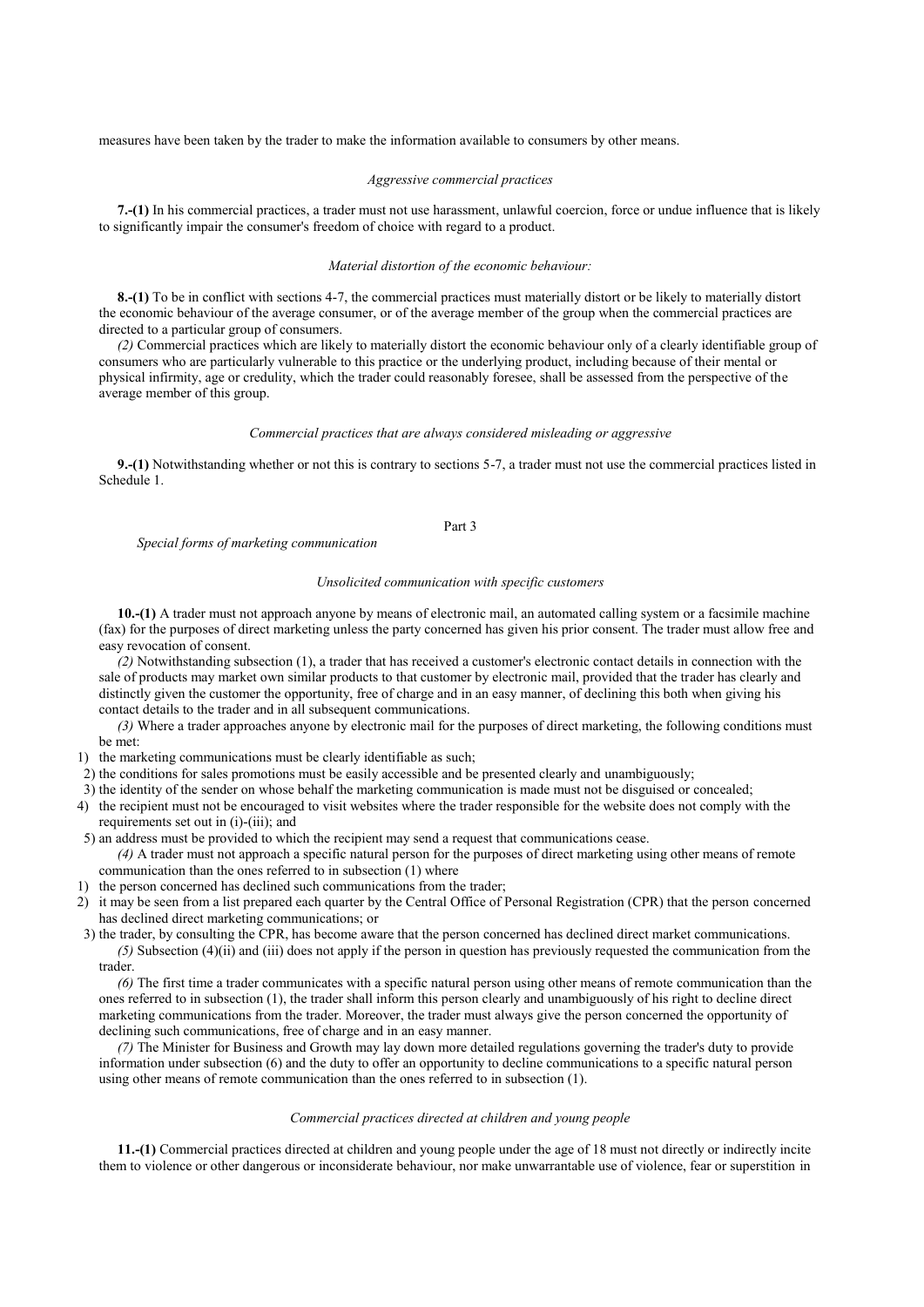order to influence them.

*(2)* Commercial practices directed at children and young people under the age of 18 must not mention or include images of or references to intoxicants, including alcohol.

### *Marking and packaging*

**12.-(1)** Following negotiation with representatives of consumers and relevant trade and industry organisations, the Minister for Business and Growth may lay down provisions to the effect that certain trade names or symbols are reserved for or shall be used for products that fulfil certain detailed stipulations, and that certain products may be sold or offered for sale only if such products or their packaging provide information about the products' content and composition, shelf life and other characteristics.

### Part 4

## *Disclosure obligations*

#### *Substantiation of factual claims*

**13.-(1)** The trader must be able to furnish evidence as to the accuracy of factual claims.

### *Disclosure obligations regarding prices etc.*

**14.-(1)** In his commercial practices, a trader offering products for sale to consumers must clearly and distinctly provide information about the price of the products under the detailed regulations laid down by the Minister under subsection (2).

*(2)* Following negotiation with the minister concerned and representatives of consumers and relevant trade and industry organisations, the Minister for Business and Growth may lay down detailed regulations for the disclosure obligations under subsection (1), including

1) regulations specifying the procedure for providing price information and restrictions on the quantity of information provided;

2) regulations specifying that the unit price of the product and the use of units for individual product groups must be indicated;

3) regulations specifying that information indicating the net quantity must appear on pre-packaged retail products; and

4) regulations in order to fulfil the provisions of the Directive of the European Parliament and of the Council on services in the internal market concerning service providers' obligation to provide price information, etc. to service recipients.

#### *Billing obligation for work performed on a time-and-materials basis*

**15.-(1)** When a service is performed on a time-and-materials basis, the consumer shall be given an itemised bill from which he can check the price of the products included in the service. The consumer shall be given information about hourly rate, hours billed and materials used where this affects the price of the service.

*(2)* The trader may replace all or part of the information specified in subsection (1) with other information if this is agreed with the consumer or if this conforms to normal industry practice in the area in question.

*(3)* The trader shall, if the consumer so requests, provide additional information from which the consumer can check the price of the products included in the service. Such request shall be made within a reasonable time.

*(4)* Following negotiations with the minister concerned and representatives of consumers and relevant trade and industry organisations, the Minister for Business and Growth may lay down special regulations concerning derogations from subsections (1)-(3), including rules dealing with information in connection with the granting of credit.

## *Fees*

**16.-(1)** The amount or the charging of a fee, cf. section 2(1)(xiii), that is not regulated by legislation in an ongoing contractual relationship may be altered to the detriment of the customer only if the conditions for this are clearly emphasised in the contract.

*(2)* A reasonable period of notice of a change in fees or the charging of new fees in an ongoing contractual relationship must be given before such fees become binding on the consumer.

*(3)* If the change in fees is substantial, or a new fee is to be charged, the consumer shall receive individual notice of this before the change takes effect. If the consumer is entitled to terminate the agreement, this must be clear from the notice, as must the conditions under which the consumer may terminate the agreement.

## *Guarantees*

**17.-(1)** A trader marketing a guarantee or similar arrangement must inform the consumer, in plain intelligible language, of the following

1) the contents of the guarantee, including any limitations and obligations under the guarantee;

2) the particulars necessary for making claims under the guarantee; and

3) that the consumer's essential rights under the law are not affected by the guarantee.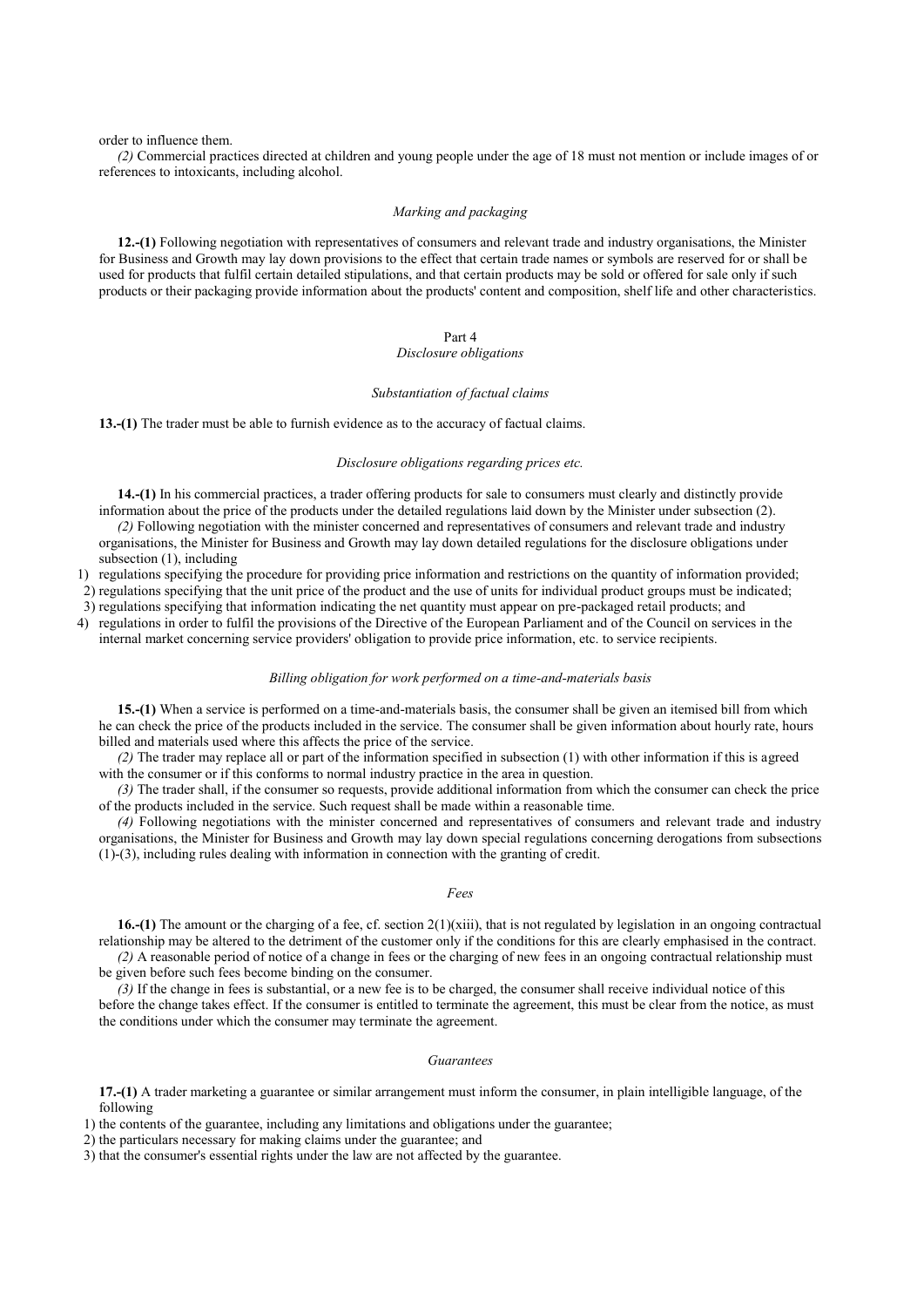*(2)* If marketing communication is in Danish, the terms of the guarantee must be in Danish.

## *Marketing of credit agreements*

**18.-(1)** Any marketing concerning credit agreements to consumers which is not subject to section 19, and which indicates an interest rate or any figures relating to the cost of the credit must include the following standard information:

- 1) the borrowing rate, indicating whether this is fixed or variable or a combination of both, together with particulars of any charges included in the total cost of the credit to the consumer;
- 2) the total amount of credit;
- 3) the annual percentage rate of charge (APRC), calculated in accordance with the Credit Agreements Act;
- 4) the duration of the credit agreement;
- 5) the cash price and the amount of any advance payment in case of a credit in the form of deferred payment for a specific product or service;

6) the total amount payable by the consumer and the amount of instalments.

*(2)* The standard information, cf. subsection (1), shall be specified in a clear, concise and prominent way by means of a representative example.

*(3)* Where the conclusion of a contract regarding an ancillary service relating to the credit agreement, including insurance, is compulsory in order to obtain the credit or obtain it on the terms and conditions marketed, and the cost of that service cannot be determined in advance, the obligation to enter into that contract shall also be stated in a clear, concise and prominent way, together with the annual percentage rate of charge (APRC).

*(4)* A credit intermediary must indicate in marketing and documentation intended for consumers the extent of his powers, including whether he works exclusively with one or more creditors or as an independent broker.

*(5)* The Minister for Business and Growth lays down regulations concerning information on risk in relation to credit agreements.

## *Marketing of mortgage credit agreements*

**19.-(1)** Any marketing concerning mortgage credit agreements which indicates an interest rate or any figures relating to the cost of the credit must include the following standard information:

- 1) the identity of the mortgage creditor or the mortgage credit intermediary;
- 2) the mortgage or other security by which the mortgage credit agreement is secured;
- 3) the borrowing rate, indicating whether this is fixed or variable or a combination of both, together with particulars of any charges included in the total cost of the credit;
- 4) the total amount of credit;
- 5) the annual percentage rate of charge (APRC) which shall be included in marketing communications at least as prominently as any interest rate indication for the credit;
- 6) the duration of the mortgage credit agreement;
- 7) the amount of the instalments;
- 8) the total amount and the number of instalments payable by the consumer;
- 9) a warning regarding the fact that possible fluctuations of the exchange rate could affect the amount payable if loans are marketed in Denmark in currencies other than Danish kroner.

*(2)* The standard information, cf. subsection (1), shall be specified in a clear, concise and prominent way. The standard information, cf. subsection  $(1)(iii)$ -(viii), shall be specified by means of a representative example using the standard assumptions laid down by the Minister for Business and Growth. Where the credit is offered only under assumptions other than the standard assumptions laid down by the Minister for Business and Growth, the commonly used assumptions for the marketed credit must be used in the indication of the representative example.

*(3)* Where the conclusion of a contract regarding an ancillary service relating to the credit agreement, in particular insurance, is compulsory in order to obtain the credit or obtain it on the terms and conditions marketed, and the cost of that service cannot be determined in advance, the obligation to enter into that contract shall also be stated in a clear, concise and prominent way, together with the annual percentage rate of charge (APRC).

*(4)* The information referred to in subsections (1) and (3) shall be easily legible or clearly audible as appropriate, depending on the medium used for marketing.

*(5)* The Minister for Business and Growth lays down detailed regulations concerning what should be considered to be a representative example in the marketing of mortgage credit agreements.

### Part 5

*Business-to-business relations between traders*

### *Misleading and improper business-to-business commercial practices*

**20.-(1)** The commercial practices of a trader must not be likely to mislead so that these may be assumed to affect other traders' economic behaviour or harm a competitor.

*(2)* In the assessment of whether the commercial practices of a trader are misleading under subsection (1), the overall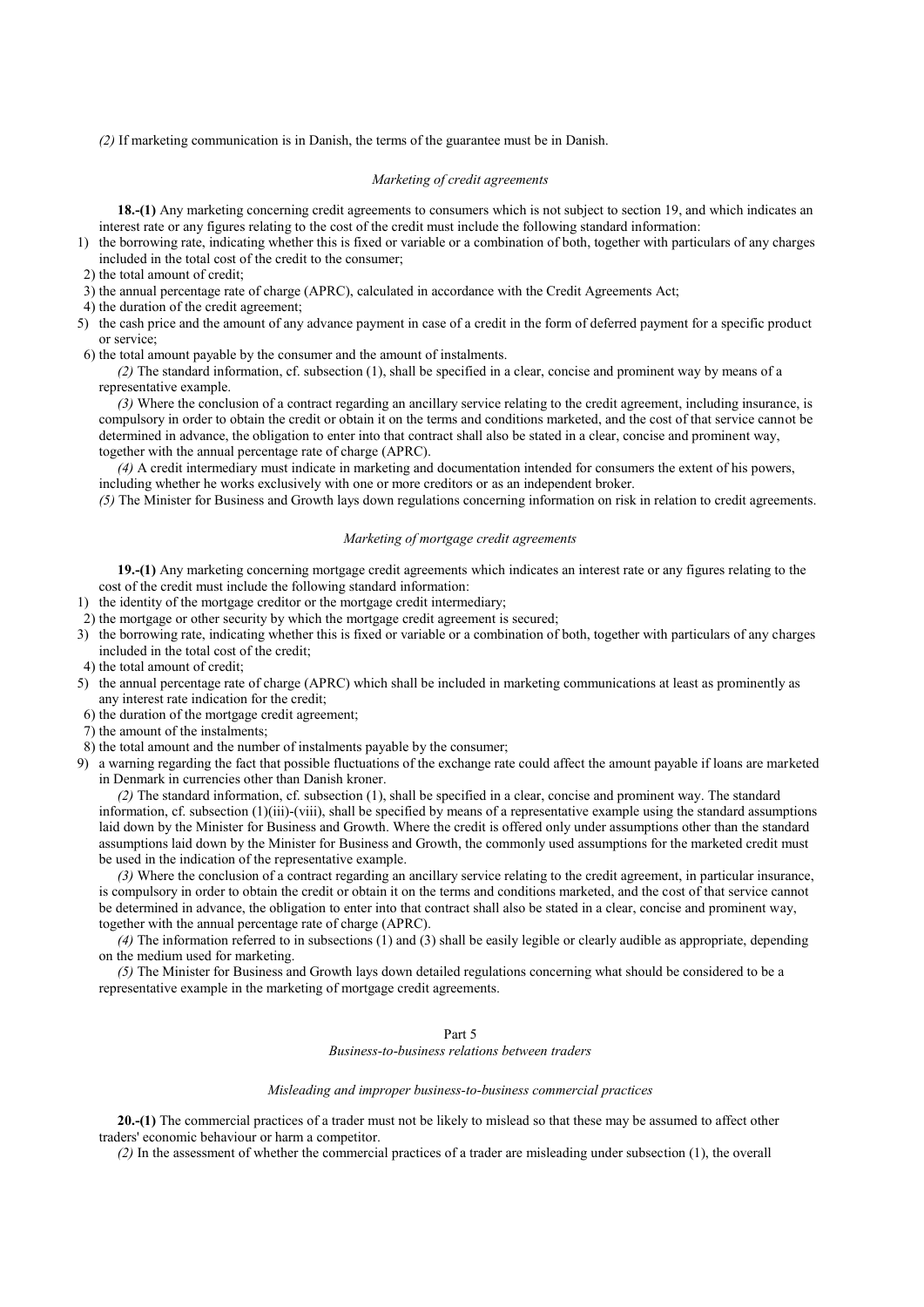commercial practices concerned shall be taken into account, including information about the following matters: 1) characteristics of the product;

2) the price or the manner in which the price is calculated, and the conditions for delivery of products; and

3) status, attributes and rights of the advertiser.

*(3)* A trader's business-to-business commercial practices must not be misleading or improper.

### *Comparative advertising*

**21.-(1)** Comparative advertising means any advertising which explicitly or by implication identifies a competitor or products offered by a competitor.

*(2)* Comparative advertising, cf. subsection (1), is permitted under this Act when the following conditions are met:

1) it is not misleading;

2) it concerns products meeting the same needs or intended for the same purpose;

- 3) it objectively compares one or more specific, relevant, verifiable and representative features of these products, which may include price;
- 4) it does not create confusion in the market between the advertiser and a competitor or between the advertiser's trade marks, trade names, other distinguishing marks or products and those of a competitor;
- 5) it does not discredit or denigrate the trade marks, trade names, other distinguishing marks, products, activities or circumstances of a competitor;

6) for products with designation of origin, it relates in each case to products with the same designation;

- 7) it does not take unfair advantage of the reputation of a trade mark, trade name or other distinguishing marks of a competitor or of the designation of origin of competing products; and
- 8) it does not represent products as imitations or replicas of products bearing a protected trade mark or trade name.

## *Business identifiers*

**22.-(1)** Traders must not use business identifiers and similar devices that do not belong to them, nor use their own business identifiers in a manner that is likely to cause confusion with those of others.

### *Trade secrets and technical drawings etc.*

**23.-(1)** An individual who is under contract of service to or working in cooperation with a trader or is carrying out an assignment on his behalf must not obtain knowledge of or access to the trade secrets of the trader in an improper manner.

*(2)* If the individual concerned has obtained knowledge of or access to the trade secrets of the trader in a lawful manner, he must not (unless authorised) pass on or make use of such secrets. This prohibition applies for three years after the end of the contract, cooperation or assignment.

*(3)* Subsections (1) and (2) apply correspondingly to other persons who have lawful access to the trader's business.

*(4)* A person who in the course of work or for other commercial purpose has been entrusted with technical drawings, specifications, formulae, models or the like may not make use of such material or put others in a position to do so without authorisation.

*(5)* Traders may not make use of information or drawings or the like if knowledge of or access to this information or these drawings or the like has been obtained in conflict with subsections (1)-(4).

## Part 6

## *Legal remedies*

**24.-(1)** Actions in conflict with this Act may be prohibited by judgments. Concurrently with this or subsequently, such orders may be imposed by judgments as may be considered necessary to ensure

(i) compliance with the prohibition, including through provision that agreements entered into in conflict with a prohibition are invalid; and

(ii) restitution of the state of affairs existing before the unlawful action, including destruction or recall of products and issue of information or correction of statements.

*(2)* Actions in conflict with this Act give rise to liability to pay damages under the general rules of Danish law.

*(3)* Any person who intentionally or negligently infringes or exploits unwarrantably the rights of another person in conflict with this Act shall pay reasonable compensation.

*(4)* If infringement or exploitation of rights in conflict with the Act has taken place neither intentionally nor through negligence, the offender shall pay compensation in accordance with subsection (3) to the extent deemed reasonable.

## Part 7

## *The activities of the Consumer Ombudsman*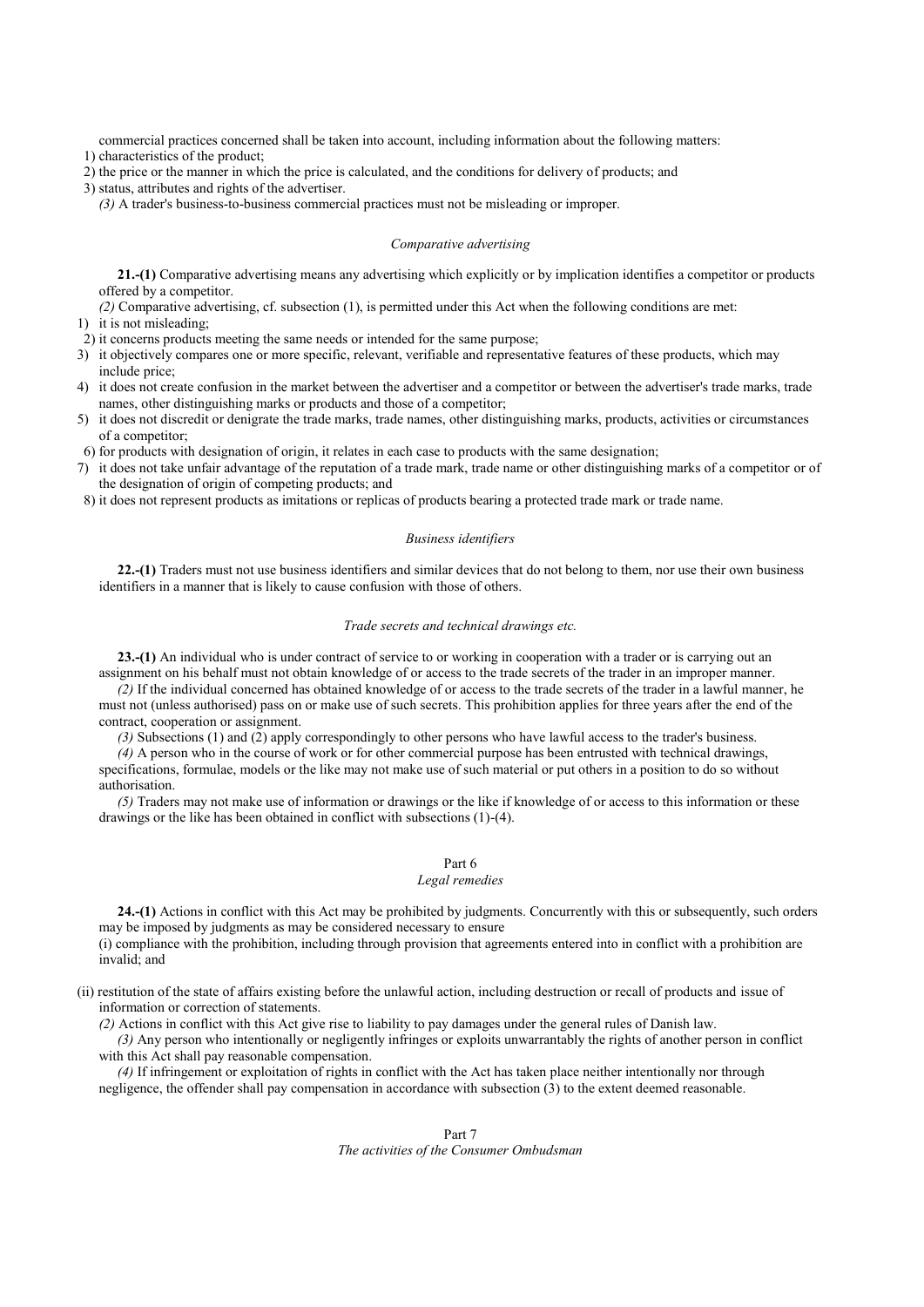### *The Consumer Ombudsman*

**25.-(1)** It is the responsibility of the Consumer Ombudsman, especially in the interests of consumers, to monitor compliance with this Act and regulations issued pursuant to this Act.

*(2)* The Consumer Ombudsman may require the disclosure from anyone of all details considered necessary for the Consumer Ombudsman's activities, including a decision as to whether a matter falls within the purview of this Act. The Consumer Ombudsman may require such disclosure within a short time limit where comparative advertising is concerned or when considered necessary under the circumstances.

*(3)* The Consumer Ombudsman is appointed by the Minister for Business and Growth for a period of up to six years which may be extended by up to a total of three years. After the expiry of this period, the Consumer Ombudsman may be reappointed only following public advertisement. In the event of reappointment, the first sentence is applied correspondingly. The Consumer Ombudsman may be discharged without application only if such discharge is for health reasons, or if the individual concerned is unfit to remain in the post as a result of criminality, misconduct in service or fraud. The appointment automatically ceases at the end of the month in which the individual concerned reaches the age of 70. The Consumer Ombudsman shall fulfil the general conditions for appointment as a judge.

*(4)* No appeal against the Consumer Ombudsman's rulings under this Act may be brought before any another administrative authority.

*(5)* The Minister for Business and Growth lays down detailed regulations governing the activities of the Consumer Ombudsman.

### *Digitalisation of the activities of the Consumer Ombudsman*

**26.-(1)** Digital communication is considered to have been received once it is available to the addressee.

*(2)* The Minister for Business and Growth may lay down regulations specifying that written communication to and from the Consumer Ombudsman concerning matters covered by this Act or by regulations issued pursuant to this Act must take place digitally.

*(3)* The Minister for Business and Growth may lay down detailed regulations governing digital communication, including the use of specific IT systems, particular digital formats and digital signature etc.

*(4)* The Minister for Business and Growth may lay down regulations permitting the Consumer Ombudsman to issue decisions and other documents pursuant to this Act or pursuant to regulations issued pursuant to this Act without a signature, with a mechanically or similarly reproduced signature, or using a technology that ensures precise identification of the person issuing the decision or document. Such decisions and other documents shall rank equally with decisions and documents with a personal signature.

*(5)* The Minister for Business and Growth may lay down regulations specifying that decisions and other documents made or issued exclusively on the basis of electronic data processing may be made or issued merely designating the Consumer Ombudsman as the sender.

### *On-site inspections*

**27.-(1)** The Consumer Ombudsman may carry out inspections for the purpose of processing complaints forwarded from enforcement authorities in other EU member states pursuant to Regulation (EC) No 2006/2004 on consumer protection cooperation, and which concern infringements of directives for which the Consumer Ombudsman has been appointed the competent authority.

*(2)* The Consumer Ombudsman's inspections, cf. subsection (1), may take place only after a court order has been obtained.

*(3)* Access for inspections involves the Consumer Ombudsman obtaining access to the premises and means of transport of a company or association in order to familiarise himself with and make copies of any information, including marketing materials, accounts, financial records, books and other business records, regardless of the information medium. The Consumer Ombudsman may require oral explanations of the facts in connection with the inspection. The Consumer Ombudsman may not require oral explanations where the Consumer Ombudsman has a suspicion based on specific and articulable facts that a criminal offence has been committed, providing grounds for bringing charges. The Consumer Ombudsman may also require individuals included in the inspection to show the contents of their pockets, bags etc. in order for the Consumer Ombudsman to familiarise himself with such contents and make copies where applicable.

*(4)* Where the information of a company or association is stored at or processed by an external data processor, the Consumer Ombudsman may obtain access to the premises of the external data processor in order to familiarise himself with and make copies of this information, cf. subsection (3). Such access assumes that it is not possible for the Consumer Ombudsman to obtain access to the information directly from the company or association which is the subject of the inspection.

*(5)* The Consumer Ombudsman may obtain a copy of the data content from electronic media covered by the inspection for subsequent review of the copy. The data obtained must be sealed or otherwise protected against reading before the inspection is completed. The subject of the inspection may demand that it or a representative appointed by it is present when the data obtained is made available for reading and that the Consumer Ombudsman reviews the material obtained. Within 40 days of the end of the inspection, the Consumer Ombudsman is obliged to provide a copy of any information the Consumer Ombudsman may have extracted from the data obtained to the subject of the inspection. When the review of the data obtained has been completed, the data must be protected against reading. If the Consumer Ombudsman assesses that the material does not contain evidence of an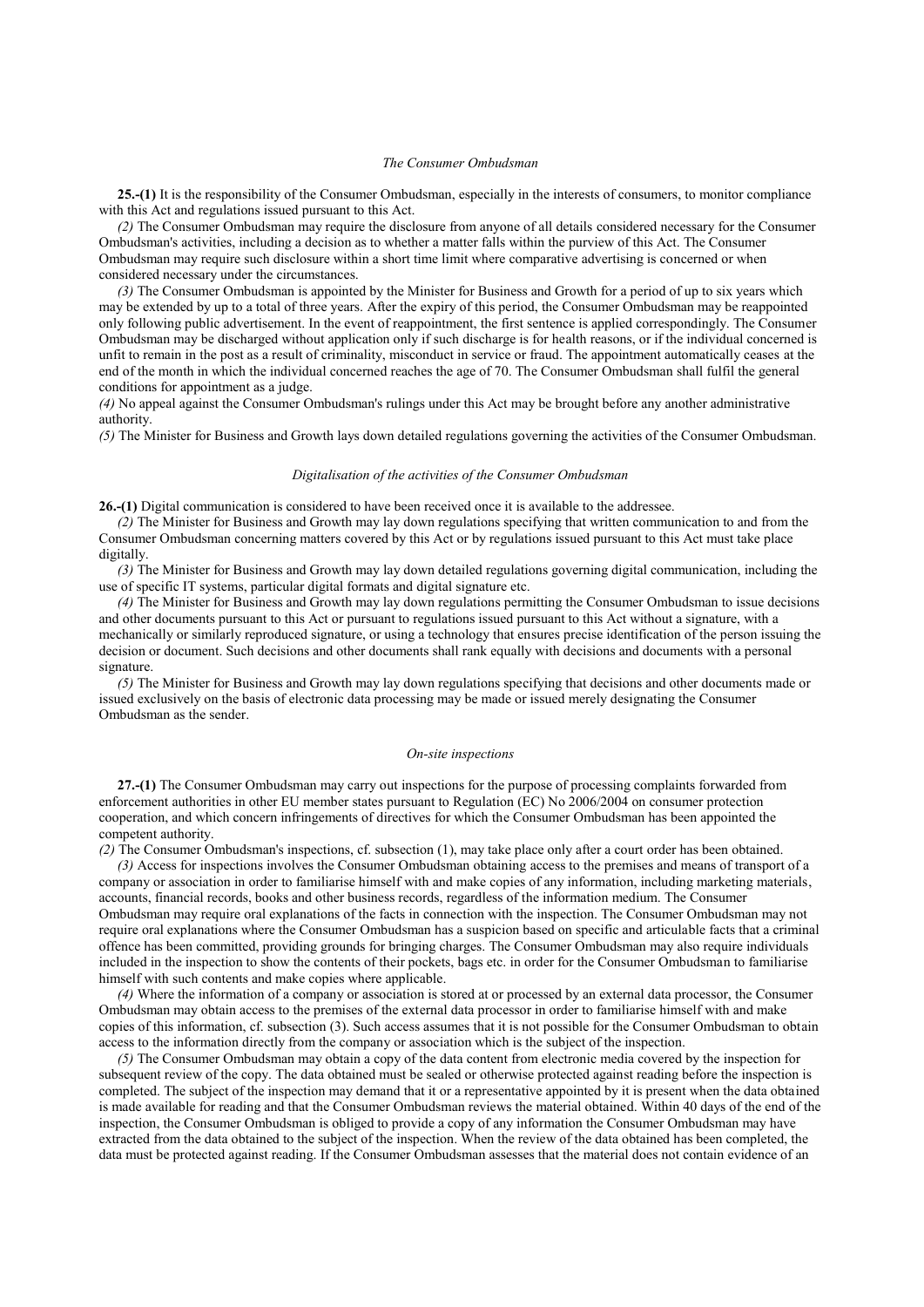infringement of the regulations referred to in subsection (1), the data obtained must be deleted. If the Consumer Ombudsman decides to proceed with the case, the data collected shall be deleted when the case has been finally decided.

*(6)* If the circumstances of a company or association mean that it is not possible for the Consumer Ombudsman to obtain access to or make copies of the information on the day of the inspection, cf. subsections (3)-(5), the Consumer Ombudsman may seal the relevant business premises and information for up to three working days after the inspection.

*(7)* Under the same conditions as in subsection (6), the Consumer Ombudsman may remove information or the medium on which the information is stored in order to copy it. The material removed by the Consumer Ombudsman must be returned to the company or association no later than three working days after the inspection, together a set of copies of the information which the Consumer Ombudsman has removed for the purpose of a more detailed review.

 $(8)$  In special cases, the time limits in subsections  $(5)$ ,  $(6)$  and  $(7)$  may be extended.

*(9)* The police provide assistance in the exercise of powers under subsections (1) and (3)-(7). Following negotiation with the Minister for Justice, the Minister for Business and Growth may lay down detailed regulations for this assistance.

### *The negotiation principle*

**28.-(1)** The Consumer Ombudsman shall seek by negotiation to influence traders to act in accordance with the good practice principles and to observe this Act in other respects.

*(2)* If a trader disregards an undertaking given to the Consumer Ombudsman after negotiation under subsection (1), the Consumer Ombudsman may impose such orders on the trader as may be considered necessary to ensure compliance with the undertaking.

### *Guidelines*

**29.-(1)** Following negotiation with representatives of consumers and relevant trade and industry organisations, the Consumer Ombudsman seeks to influence the conduct of traders by the preparation and issue of guidelines for marketing in specified areas that must be considered important, especially in the interests of consumers.

*(2)* Notwithstanding subsection (1), the Consumer Ombudsman may not issue guidelines that are directed solely at businesses covered by the Financial Business Act.

#### *Advance indication*

**30.-(1)** At the request of a trader, the Consumer Ombudsman may give a statement regarding his assessment of the lawfulness of contemplated marketing arrangements, unless an opinion would be subject to unusual doubt or other special circumstances exist. An advance indication does not amount to a binding opinion on the lawfulness of the arrangement concerned.

*(2)* Once the Consumer Ombudsman has delivered an advance indication to a trader to the effect that he thinks a contemplated arrangement would be lawful, the Consumer Ombudsman may not interfere on his own initiative with an arrangement covered by the advance indication and implemented within a reasonable time from its delivery. *(3)* The Minister for Business and Growth may lay down detailed regulations concerning advance indication fees.

#### Part 8

*The activities of the Danish Competition and Consumer Authority*

**31.-(1)** The Danish Competition and Consumer Authority may conduct and publish comparative tests of products. *(2)* In the testing referred to in subsection (1), the Danish Competition and Consumer Authority may collect information anonymously.

### Part 9

*Legal proceedings and enforcement measures*

## *Legal proceedings*

**32.-(1)** Anyone with a legal interest therein may bring a case concerning prohibitions, orders, damages and compensation under section 24.

The Consumer Ombudsman may bring a case concerning prohibitions and orders under section 24(1) and, if requested, bring a case concerning damages and compensation.

*(2)* The Consumer Ombudsman may issue an order if an action is clearly in conflict with this Act and cannot be changed by negotiation.

*(3)* A party upon whom an order is imposed may require that it be considered by the courts. A request to this effect shall be submitted to the Consumer Ombudsman in writing within four weeks of notification of the party concerned of the order. The Consumer Ombudsman shall bring the case to court under the rules governing civil administration of justice within one week of receiving the request.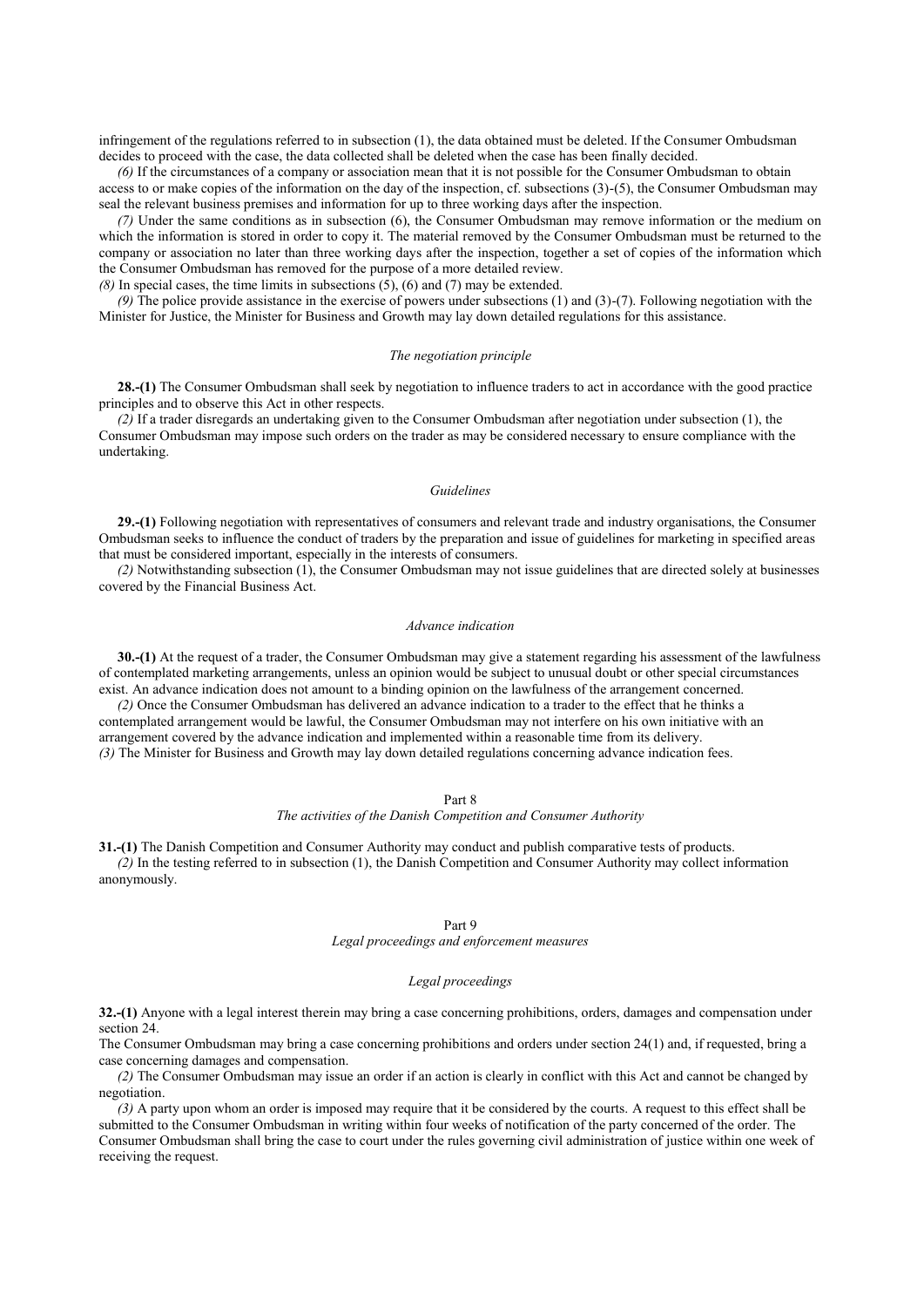*(4)* A request under subsection (3) has no delaying effect, but the court may find that the party concerned may continue with the action covered by the order while the case is pending.

*(5)* If a judgment by which an order is found not lawful is appealed, the court that pronounced the judgment or the court to which the case has been brought may decide that the party concerned may not practise the action covered by the order during the appeal case.

*(6)* If a charge is preferred for infringement of this Act, the prosecution of the charge will be assigned to the Consumer Ombudsman if he so requests.

#### *Duty to provide information on time limitation*

**33.** If deemed necessary for protecting consumers against a loss of rights, the Consumer Ombudsman may, following negotiation with the trader, issue an order specifying a duty to inform relevant customers about their legal position in relation to time limitation.

#### *Actions for damages*

**34.** If a majority of consumers have a uniform claim for damages as a result of infringement of the provisions of this Act, the Consumer Ombudsman may, if requested, treat this as a single claim.

### *Collective actions*

**35.** The Consumer Ombudsman may be appointed as group representative in a collective action, cf. Part 23 a of the Administration of Justice Act.

#### *Interim prohibitions*

**36.-(1)** Where there is an obvious risk that the purpose of a prohibition as referred to in section 24(1) will be defeated if a court decision must be awaited, the Consumer Ombudsman may issue an interim prohibition. A case to affirm the prohibition shall be brought not later than the next working day. The rules in section  $413(1)(ii)$ , section  $414$ , section  $430$  and section  $641(1)$ -(3) and (5) of the Administration of Justice Act apply correspondingly, and the rules in section 636, section 638 and 422(3) apply subject to the necessary exemptions.

*(2)* If a case for affirmation of a prohibition under subsection (1) cannot be decided by judgment within five working days of the case being brought, the court may decide, during the preparation of the case and before the expiry of the above time limit, that the prohibition shall continue in force. Before such decision, the court will, if possible, give the parties the opportunity to express their views. If the prohibition is not affirmed before the expiry of the time limit, it will lapse.

### *Penalty and prosecution*

**37.-(1)** Non-observance of a prohibition or order imposed by the court or an order imposed by the Consumer Ombudsman under section 28(2), section 32(2) or section 33 is punishable by a fine or imprisonment of up to four months. However, nonobservance of an order to repay a payment received does not carry a penalty.

*(2)* A party who omits to disclose information required under section 25(2) or section 27(3), second sentence, or under circumstances covered by this Act gives the Consumer Ombudsman incorrect or misleading information, shall be liable to a fine unless a more severe penalty is prescribed under other legislation.

*(3)* Infringement of the provisions of section 5(1), section 6(1),(3) and (4), sections 7 and 9-11, section 14(1), section 15, section 16(3), section 18 and section 19, section 20(1) and section 21 and deliberate infringement of section 22 is punishable by a fine unless a more severe penalty is prescribed under other legislation.

*(4)* Infringement of section 20(1), section 21 and section 22 is subject to private prosecution.

*(5)* Infringement of section 23 is punishable by a fine or imprisonment of up to eighteen months, unless a more severe penalty is prescribed under section 299 a of the Danish Penal Code. Prosecution will take place only at the request of the injured party. *(6)* Regulations issued pursuant to this Act may prescribe penalties in the form of fines for infringement of such regulations. *(7)* Companies etc. (legal persons) may be subject to criminal liability under the rules of Part 5 of the Danish Penal Code.

#### *Fine notice*

**38.-(1)** The Minister for Business and Growth may, following negotiation with the Minister for Justice, lay down regulations specifying that the Consumer Ombudsman, in specific cases on infringement of this Act or regulations issued pursuant to this Act, indicates in a fine notice that the case may be settled out-of-court if the party in contravention pleads guilty of the infringement and states that he is willing to pay a fine specified in the fine notice within a specified time limit. Such time limit may be extended by the Consumer Ombudsman if requested.

*(2)* The rules of section 834(1)(ii) and (iii) and 834(2) of the Administration of Justice Act on requirements for the content of an indictment and on suspects not being under any obligation to make statements apply correspondingly to fine notices.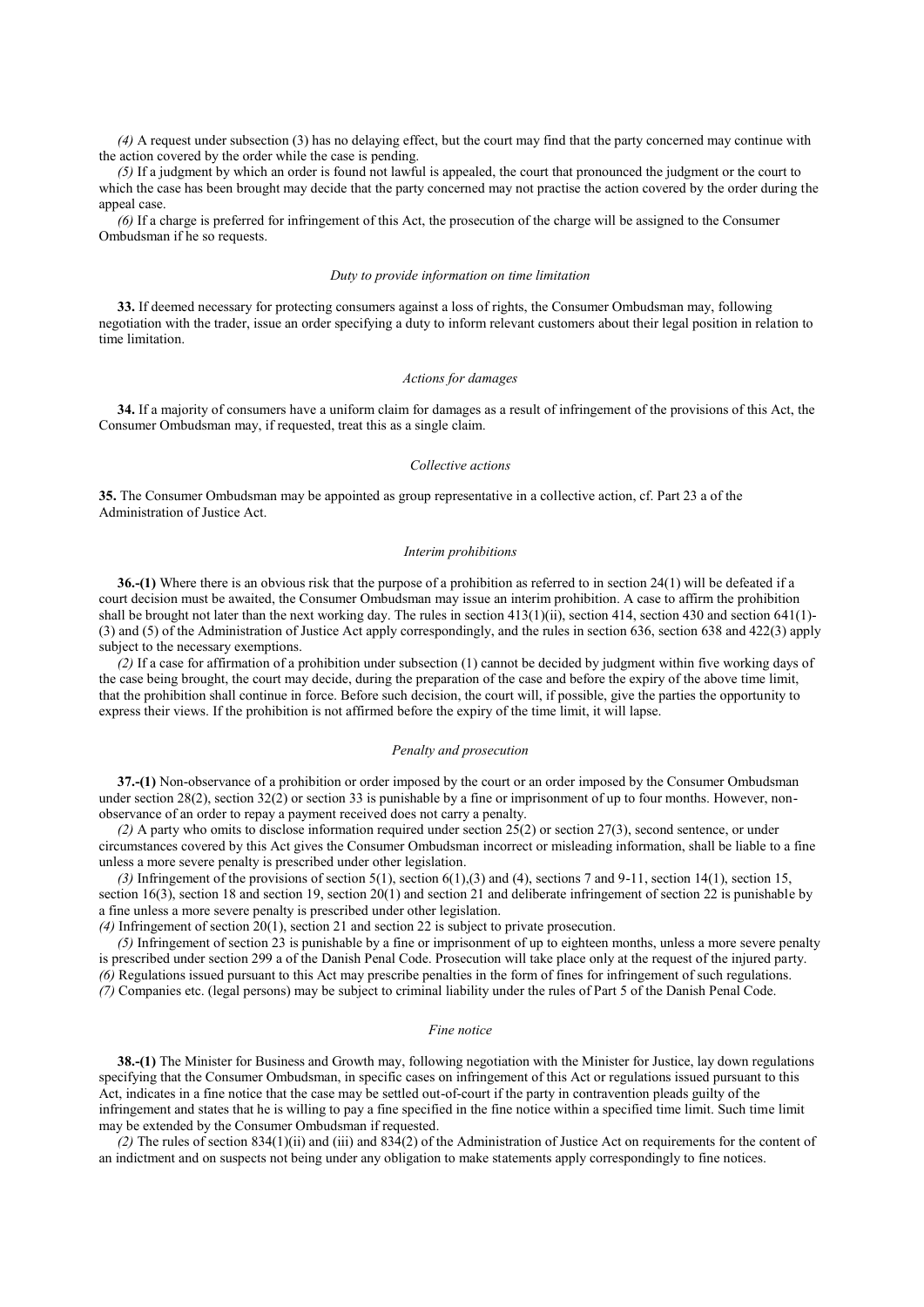*(3)* If the fine notice is accepted, any further prosecution will cease. Acceptance of a fine shall have the effect of a judgment.

## Part 10

## *Transferred powers*

**39.** The Minister for Business and Growth may transfer his powers under this Act to an authority under the Ministry. This does not apply to powers under section 25(5). If the Minister transfers his powers to an authority under the Ministry, he may lay down rules governing the right of appeal, including the stipulation that appeals may not be brought before another administrative authority.

### Part 11

## *Entry into force etc.*

## *Entry into force*

**40.-(1)** This Act enters into force on 1 July 2017.

*(2)* The Marketing Practices Act, cf. Consolidated Act no. 1216 of 25 September 2013, is repealed on 1 July 2017.

*(3)* Regulations laid down pursuant to the Marketing Practices Act, cf. Consolidated Act no. 1216 of 25 September 2013, shall remain in force until they are repealed or superseded by rules and regulations issued pursuant to this Act. Infringements of such rules and regulations are punishable by fine in accordance with the previous rules.

## *The Faroe Islands and Greenland*

**41.** This Act does not apply to the Faroe Islands and Greenland.

## Part 12

## *Amendment of other legislation*

**42.** The Administration of Justice Act, cf. Consolidated Act no. 1257 of 13 October 2016, as most recently amended by section 1 of Act No. 203 of 28 February 2017, is amended as follows:

**1.** In *section 653(2)(xiv),* "section 1 of the Marketing Practices Act" is amended to: "sections 3 and 4 of the Marketing Practices Act".

**43.** The Danish Penal Code, cf. Consolidated Act no. 1052 of 4 July 2016, as amended by Act no. 1723 of 27 December 2016, section 1 of Act

no. 1728 of 27 December 2016 and section 3 of Act no. 189 of 27 February 2017, is amended as follows:

**1.** In *section 299 a,* "section 19 of the Marketing Practices Act" is amended to: "section 23 of the Marketing Practices Act".

**44.** Act no. 429 of 31 May 2000 on Processing of Personal Data, as amended, inter alia, by section 2 of Act no. 519 of 6 June 2007 and most recently by section 1 of Act no. 639 of 12 June 2012, is amended as follows:

- **1.** In *section 6(2), second sentence,* "section 6 of the Marketing Practices Act" is amended to: "section 10 of the Marketing Practices Act".
- **2.** In *section 12(1)(iii), second sentence,* "section 6 of the Marketing Practices Act" is amended to: "section 10 of the Marketing Practices Act".
- **3.** In *section 36(3),* "section 6 of the Marketing Practices Act" is amended to: "section 10 of the Marketing Practices Act" and "section 6(7) of the Marketing Practices Act" is amended to: "section 10(7) of the Marketing Practices Act".

**45.-(1)** The Financial Business Act, cf. Consolidated Act no. 174 of 31 January 2017, as most recently amended by section 1 of Act no. 1549 of 13 December 2016, is amended as follows:

**1.** In *section 348(1), third sentence,* "section 20, section 22(2), section 23(1), section 27(1) and section 28 of the Marketing Practices Act" is amended to:

"section 24, section 25(2), section 28(1), section 32(1) and section 34 of the Marketing Practices Act".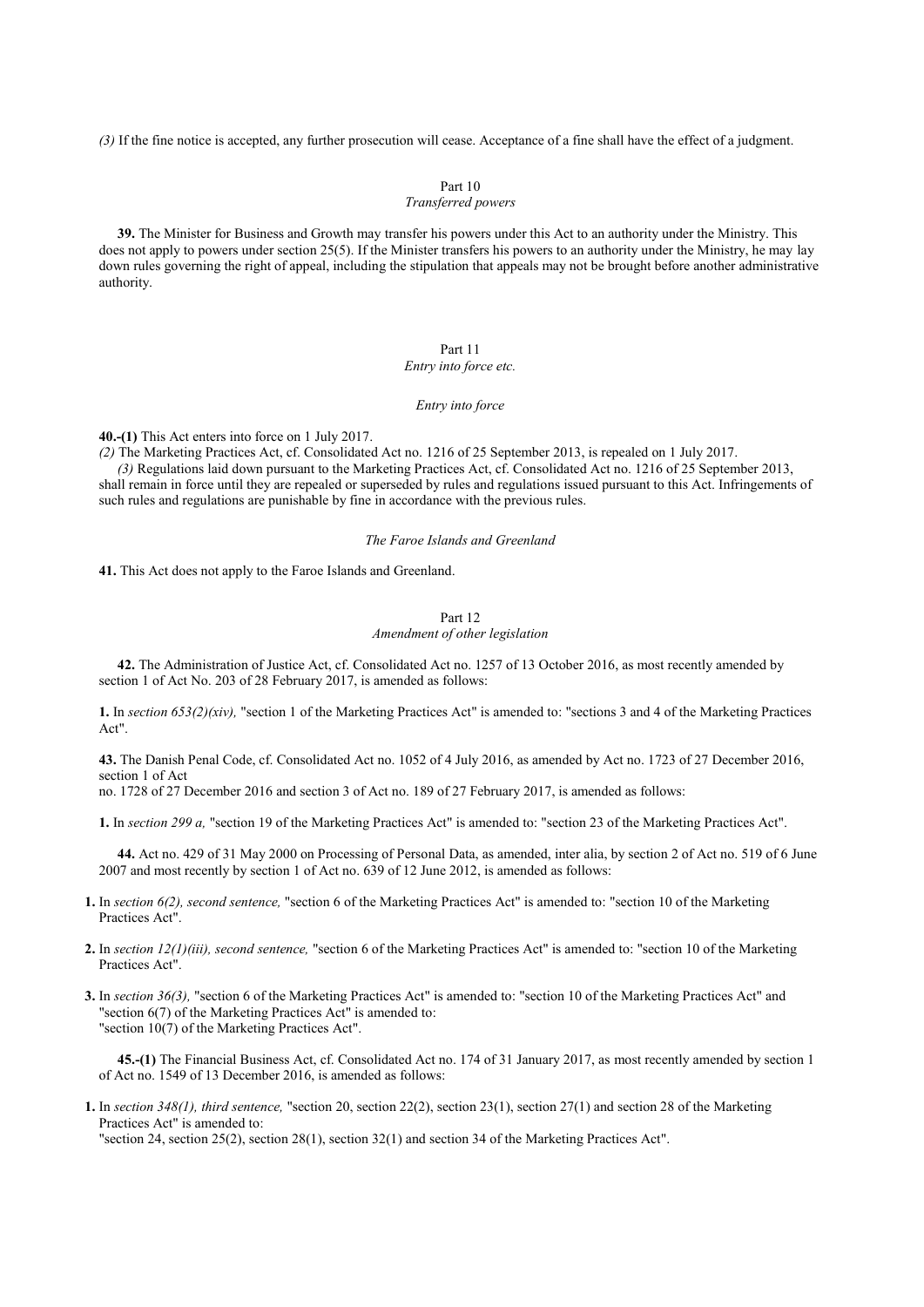**2.** In *section 395,* "section 17 of the Marketing Practices Act" is amended to: "section 29 of the Marketing Practices Act".

**46.** The Investment Associations etc. Act, cf. Consolidated Act no. 1051 of 25 August 2015, as most recently amended by section 2 of Act no. 1541 of 13 December 2016, is amended as follows:

**1.** In *section 170(1), second sentence,* "section 20, section 22(2), section 23(1), section 27(1) and section 28 of the Marketing Practices Act" is amended to:

"section 24, section 25(2), section 28(1), section 32(1) and section 34 of the Marketing Practices Act".

**47.** The Act on Financial Advisors and Mortgage Credit Intermediaries, cf. Consolidated Act no. 1079 of 5 July 2016, as amended by section 5 of Act no. 1549 of 13 December 2016, is amended as follows:

**1.** In *section 11(5),* "section 20, section 22(2), section 23(1), section 27(1) and section 28 of the Marketing Practices Act" is amended to: "section 24, section 25(2), section 28(1), section 32(1) and section 34 of the Marketing Practices Act".

**48.-(1)** The Property Credit Companies Act, cf. Consolidated Act no. 1078 of 5 July 2016, as amended by section 9 of Act no. 1549 of 13 December 2016, is amended as follows:

**1.** In *section 12(2), third sentence,* "section 20, section 22(2), section 23(1), section 27(1) and section 28 of the Marketing Practices Act" is amended to: "section 24, section 25(2), section 28(1), section 32(1) and section 34 of the Marketing Practices Act".

**49.** Act no. 375 of 27 April 2016 on payment accounts (the Payment Accounts Act) is amended as follows:

**1.** In *section 15, second sentence,* "section 20, section 22(2), section 23(1), section 27(1) and section 28" is amended to: "section 24, section  $25(2)$ , section  $28(1)$ , section  $32(1)$  and section 34".

**50.** The Securities Trading Act, cf. Consolidated Act no. 251 of 21 March 2017, is amended as follows:

**1.** In *section 3(3), second sentence,* "section 20, section 22(2), section 23(1), section 27(1) and section 28 of the Marketing Practices Act" is amended to:

"section 24, section 25(2), section 28(1), section 32(1) and section 34 of the Marketing Practices Act".

*Issued at Amalienborg, 3 May 2017*

Under Our Royal Hand and Seal MARGRETHE R.

/ Brian Mikkelsen

# **Schedule 1**

## **Specific commercial practices that are always considered misleading or aggressive**

*Misleading commercial practices*

- 1) Claiming to be a signatory to a code of conduct when the trader is not.
- 2) Displaying a trust mark, quality mark or equivalent without having obtained the necessary authorisation.
- 3) Claiming that a code of conduct has an endorsement from a public or other body which it does not have.
- 4) Claiming that a trader (including his commercial practices) or a product has been approved, endorsed or authorised by a public or private body when he/it has not or making such a claim without complying with the terms of the approval, endorsement or authorisation.
- 5) Making an invitation to purchase products at a specified priced without disclosing the existence of any reasonable grounds the trader may have for believing that he will not be able to offer for supply or to procure another trader to supply, those products or equivalent products at that price for a period that is, and in quantities that are, reasonable having regard to the product, the scale of advertising of the product and the price offered (bait advertising).
- 6) Making an invitation to purchase products at a specified price and then: refusing to show the advertised item to consumers; or refusing to take orders for it or deliver it within a reasonable time; or demonstrating a defective sample of it with the intention of promoting a different product (bait and switch).
- 7) Falsely stating that a product will only be available for a very limited time, or that it will only be available on particular terms for a very limited time, in order to elicit an immediate decision and deprive consumers of sufficient opportunity or time to make an informed choice.
- 8) Undertaking to provide after-sales service to consumers with whom the trader has communicated prior to a transaction in a language which is not an official language of the Member State where the trader is located and then making such service available only in another language without clearly disclosing this to the consumer before the consumer is committed to the